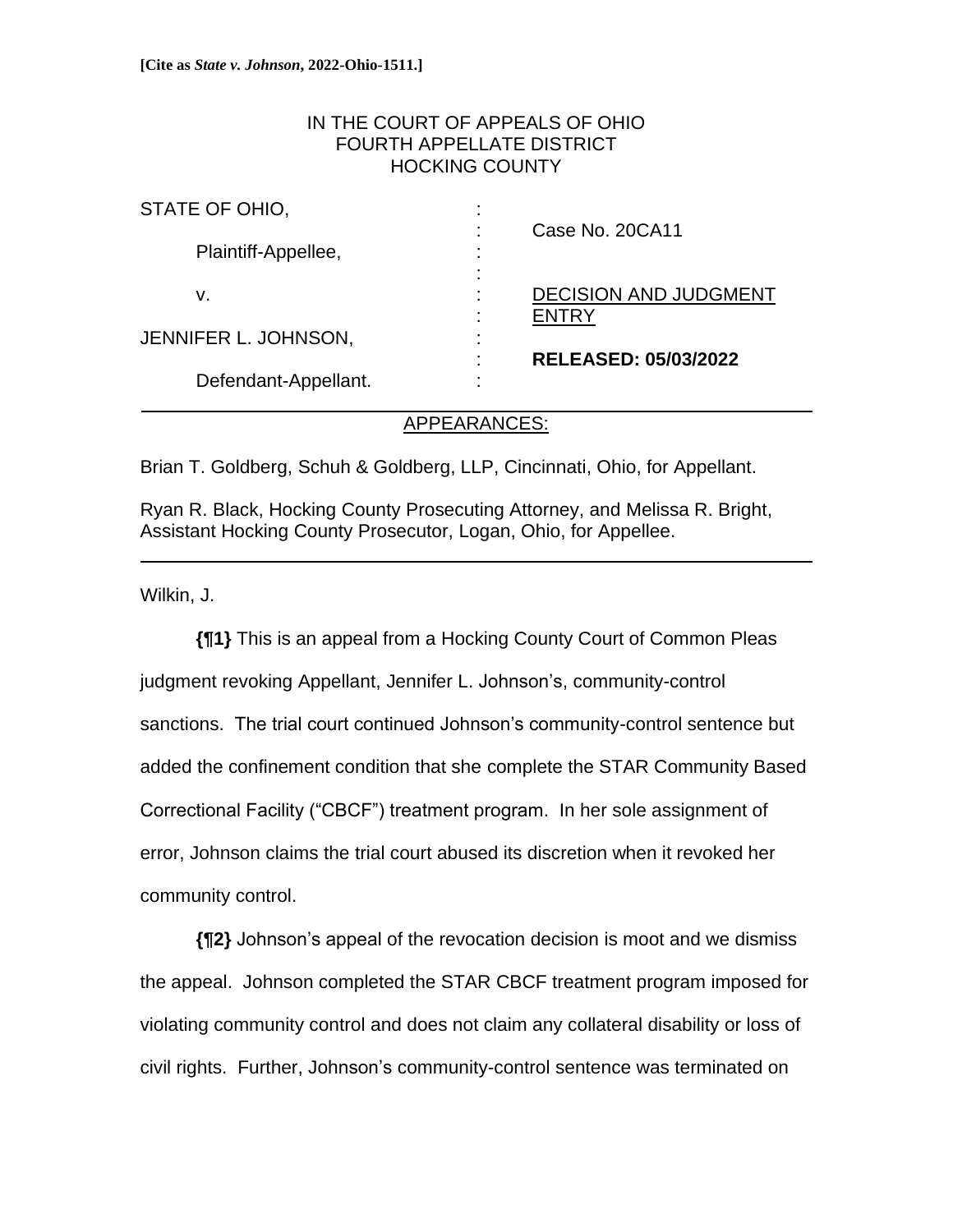May 12, 2021, and she was not placed on postrelease control or any other supervision. Therefore, the appeal is dismissed as there is no relief which this court can now provide Johnson who served her sentence.

### FACTS AND PROCEDURAL BACKGROUND

**{¶3}** On November 3, 2015, Johnson pleaded guilty to four offenses: attempted tampering with evidence, a fourth-degree felony; aggravated possession of drugs, a fifth-degree felony; and two counts of possession of drugs, first-degree misdemeanors. After accepting Johnson's plea and conducting a dispositional hearing, the trial court imposed a five-year communitycontrol sentence. While Johnson was on community control, the state filed several motions claiming she violated the community-control conditions that led the trial court on November 3, 2016, to resentence Johnson to an aggregate prison term of 23 months.

**{¶4}** After serving approximately one year of the prison term, Johnson requested judicial release which the trial court granted in November 2017, and placed her on community control for five years. In September 2019, Johnson was again accused of violating the terms of her community-control conditions. A probation violation hearing was held in September 2020 that concluded with the trial court finding Johnson violated community control. The trial court did not reimpose the suspended prison term, but rather continued Johnson on community control and added the requirement that she complete the STAR CBCF treatment program and not possess or consume alcohol or illegal drugs. It is from this revocation judgment that Johnson appeals.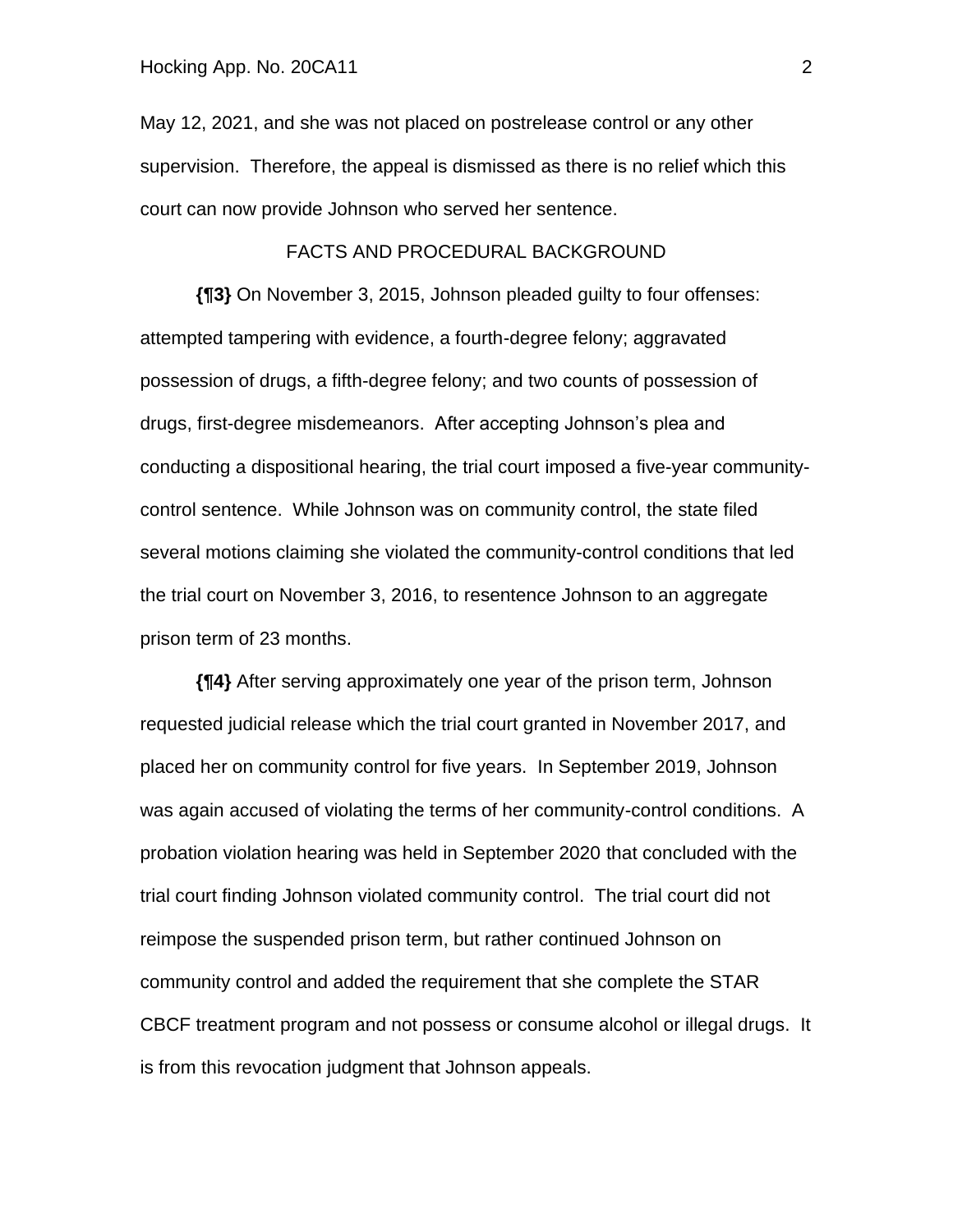### ASSIGNMENT OF ERROR

# THE TRIAL COURT ABUSED ITS DISCRETION WHEN IT REVOKED APPELLANT'S COMMUNITY CONTROL SANCTIONS AND SENTENCED HER TO A CBCF.

**{¶5}** Under this assignment of error, Johnson argues no competent, credible evidence was presented to support her violations and the trial court's revocation order should be reversed. Johnson claims the state improperly relied on hearsay statements from her mother to demonstrate that she moved without notifying her probation officer. In addition, Johnson maintains the state's evidence is inconsistent with its allegation that Johnson failed to report to her probation officer in August 2019, because the probation officer testified that she failed to report to him in September 2019.

**{¶6}** The state among other arguments, asserts the appeal should be dismissed because Johnson completed the STAR CBCF treatment program and her community-control sentence was terminated. Furthermore, the state notes that Johnson is not alleging any collateral consequences from the trial court's order revoking her community control.

**{¶7}** We agree with the state and dismiss the appeal because the issue is moot. " 'It is not the duty of the court to answer moot questions, and when, pending proceedings in error in this court, an event occurs, without the fault of either party, which renders it impossible for the court to grant any relief, it will dismiss the petition in error.' " *State ex rel. Gaylor, Inc. v. Goodenow,* 125 Ohio St.3d 407, 2010-Ohio-1844, 928 N.E.2d 728, ¶ 10, quoting *Miner v. Witt*, 82 Ohio St. 237, 92 N.E. 21 (1910), syllabus. "Where a defendant, convicted of a criminal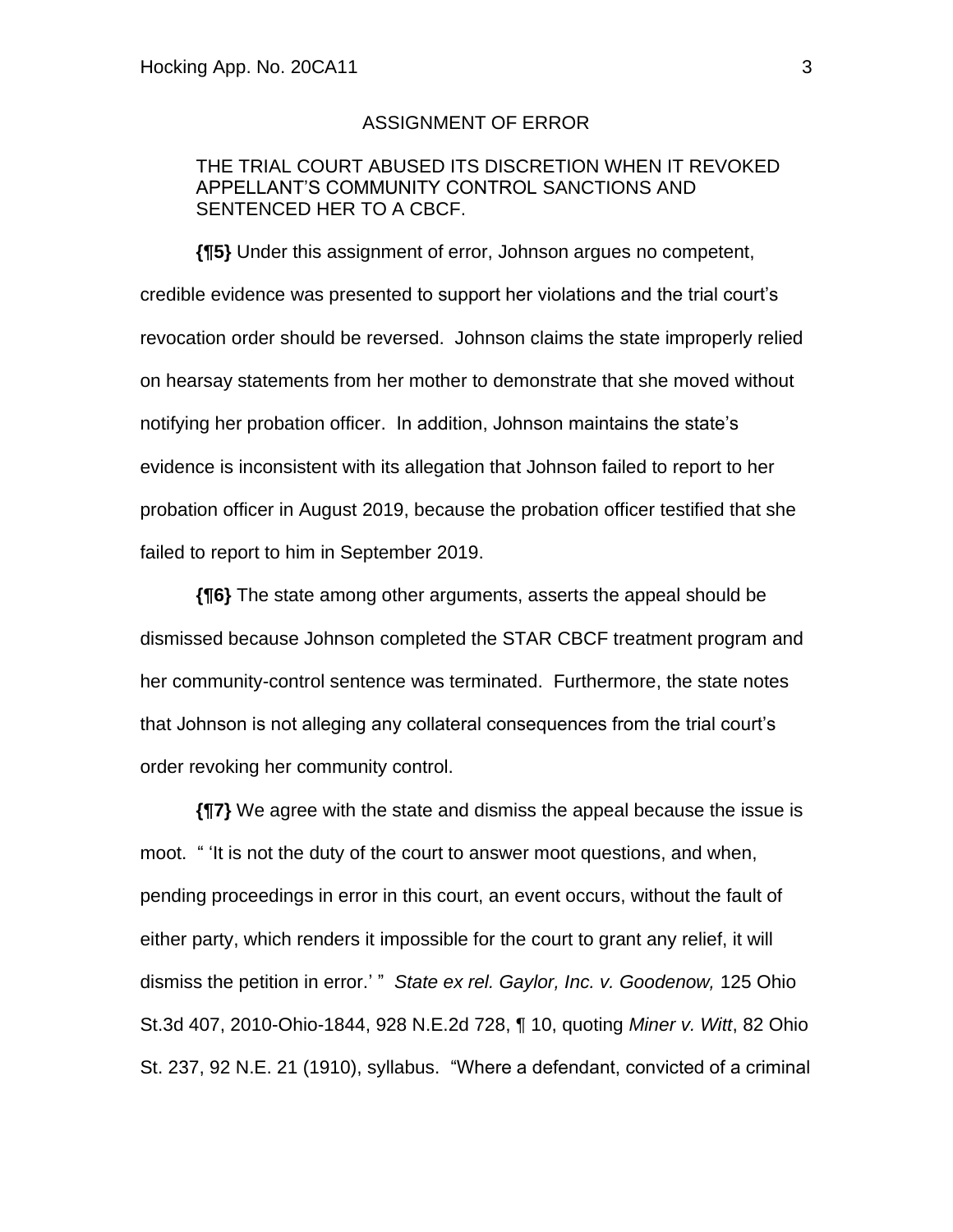#### Hocking App. No. 20CA11 4

offense, has voluntarily paid the fine or completed the sentence for that offense, an appeal is moot when no evidence is offered from which an inference can be drawn that the defendant will suffer some collateral disability or loss of civil rights from such judgment or conviction." *State v. Wilson*, 41 Ohio St.2d 236, 325 N.E.2d 236 (1975), syllabus.

**{¶8}** The mootness doctrine has been applied to appeals from a trial court's decision to revoke community control. "An appeal from the revocation of community control is moot where the defendant has served the jail or prison sentence imposed, and there is no indication that the defendant is on postrelease control or is subject to collateral liability." *State v. Moughler*, 2d Dist. Champaign No. 2017-CA-11, 2018-Ohio-1055, ¶ 7. In *State v. Lowery* we dismissed the appeal because Lowery served her 30-day jail sentence that was imposed after the trial court determined she violated her community control. 4th Dist. Ross No. 16CA3533, 2016-Ohio-7701, ¶ 20. We held that "Appellant has not demonstrated any inference of collateral disability. Having served her jail sentence, there is no relief which can be granted her." *Id*.

**{¶9}** Similarly here, Johnson completed the STAR CBCF treatment program which was a confinement condition added as the sentence for violating community control. *See State v. Snowder*, 87 Ohio St. 3d 335, 337, 1999-Ohio-135, 720 N.E.2d 909 ("It appears beyond doubt that entry into a CBCF constitutes confinement.") Moreover, Johnson's underlying community-control sentence was terminated by the trial court on May 12, 2021.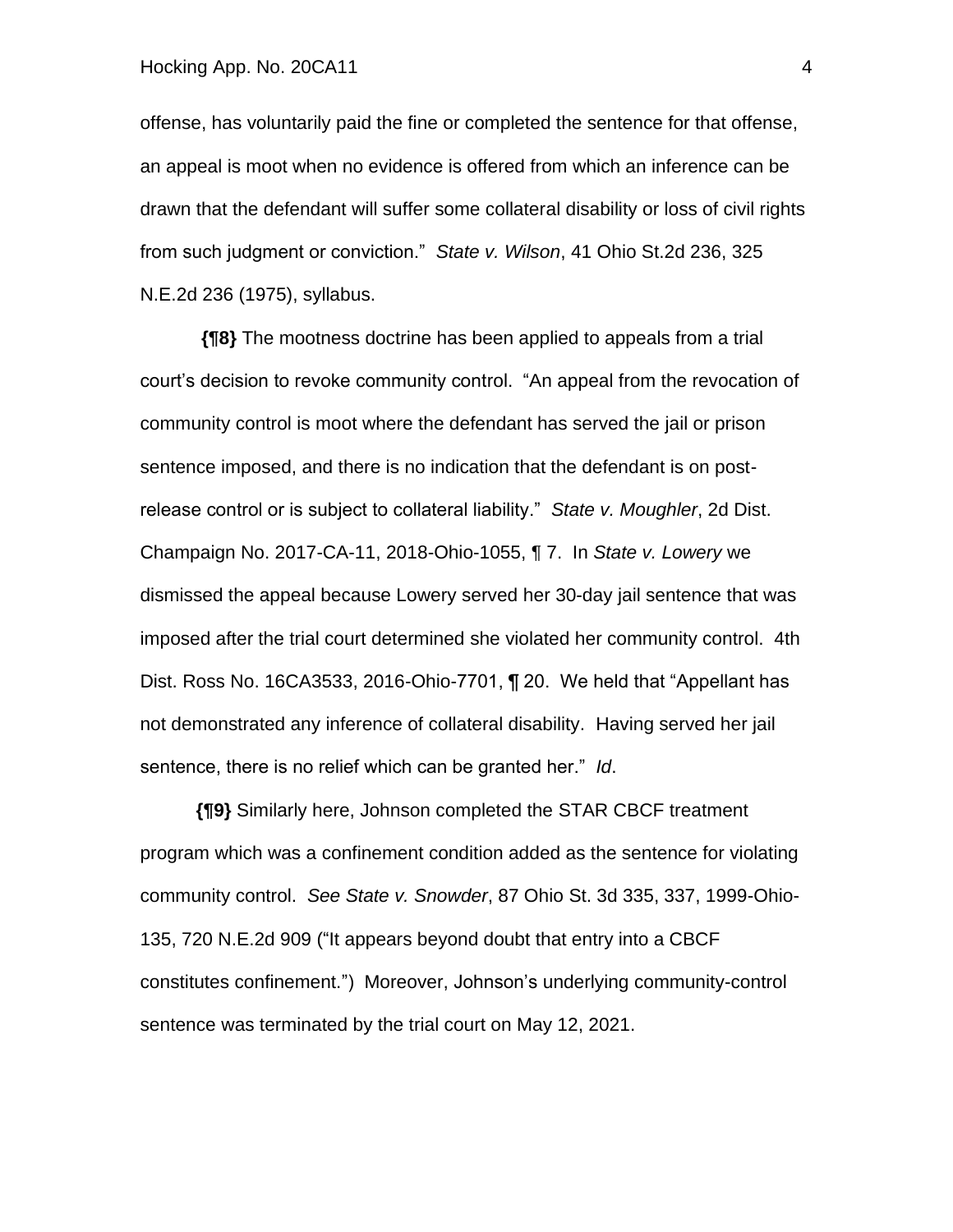**{¶10}** We observe that the trial court retained jurisdiction to terminate

Johnson's community-control sentence after the filing of the notice of appeal

because the termination entry is not inconsistent with the sole issue before us.

Once a case has been appealed, the trial court loses jurisdiction except to take action in aid of the appeal. *State ex rel. Special Prosecutors v. Judges, Court of Common Pleas* (1978), 55 Ohio St.2d 94, 97, 9 O.O.3d 88, 378 N.E.2d 162. The trial court retains jurisdiction over issues not inconsistent with the appellate court's jurisdiction to reverse, modify, or affirm the judgment appealed from.

*In re S.J.*, 106 Ohio St.3d 11, 2005-Ohio-3215, 829 N.E.2d 1207, ¶ 9.

**{¶11}** This appeal is limited to the trial court's decision finding Johnson violated the conditions of her community-control sentence and adding the confinement requirement that she complete the STAR CBCF treatment program. Johnson is asking for reversal of the trial court's revocation decision and dismissal of the state's motion to revoke. The appeal does not involve Johnson's underlying five-year community-control sentence that was imposed in 2017, thus, the trial court retained jurisdiction to terminate the community-control sanctions. *Id.* at ¶ 9.

**{¶12}** Johnson fulfilled the additional requirement and has served the confinement term at STAR CBCF treatment program. Thus, the appeal should be dismissed. *See Lowery* at ¶ 20 (Appeal dismissed because Lowery served her 30-day jail sentence for violating community control albeit her underlying community-control sentence was still in effect for another three months.)

**{¶13}** Additionally, Johnson has not claimed any collateral disability or loss of civil rights. Any future consequence from having a community-control violation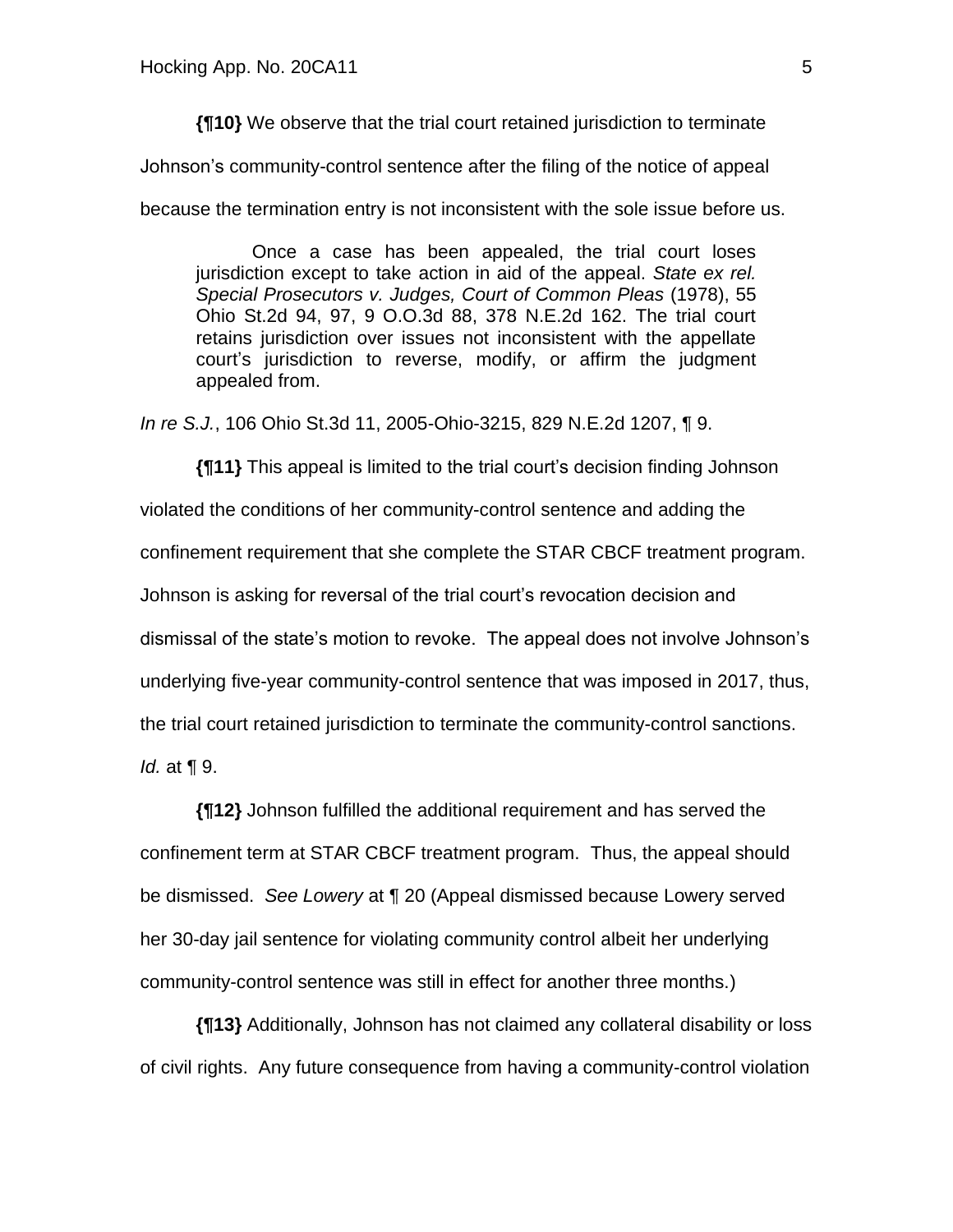as part of Johnson's record is not a per se collateral disability. *See State v. Tidd*, 2d Dist. Montgomery No. 24922, 2012-Ohio-4982, ¶ 16 ("We are not persuaded that the sentencing calculus employed by a court in the future, in the event that an appellant should, in the future, commit a criminal offense and be convicted and sentenced, represents a collateral disability.")

**{¶14}** Accordingly, Johnson's appeal of the trial court's decision revoking her community control is dismissed.

### **CONCLUSION**

**{¶15}** We dismiss the appeal because the only issue raised by Johnson is moot. Johnson completed the STAR CBCF treatment program per the trial court's community-control revocation sentence and has since been discharged from probation.

### **APPEAL DISMISSED.**